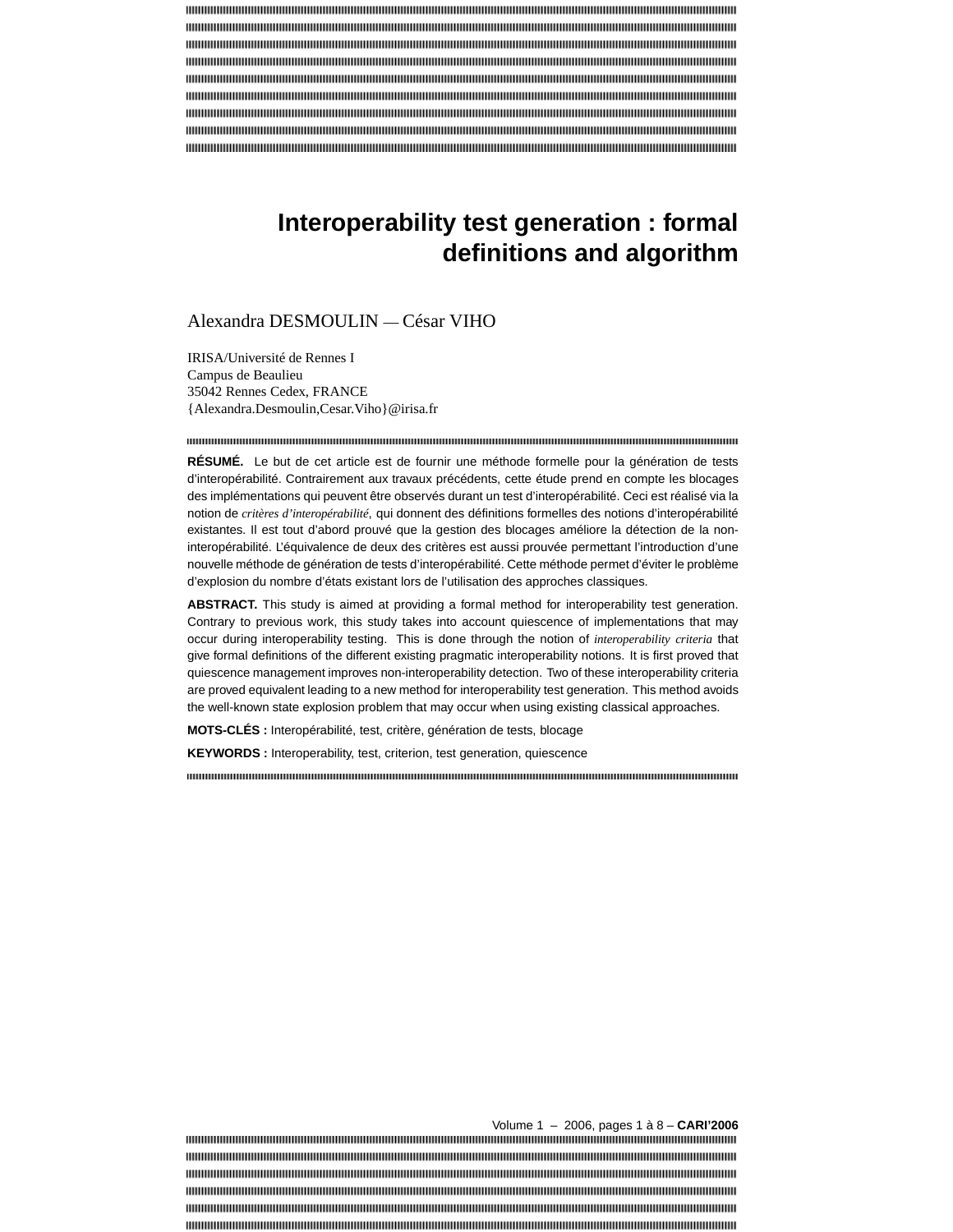# **1. Introduction**

Interoperability testing is still considered as a pragmatic issue. Indeed, it requires configurations of tested systems, specific parameterizations, etc. Results obtained may depend on these operations. Nevertheless, the same arguments applied for a long time to conformance testing. Yet, one can observe now that studies on formal approach for conformance testing has increased the knowledge in this area [1]. It allows automatic conformance test generation (TGV [2] for example) and improves quality of generated test cases. Despite a large literature on the interest of providing a formal approach for interoperability testing [3, 4], only few tentative have been proposed [5, 6].

The aims of the study presented here are double. First, we give formal definitions of interoperability testing. Contrary to a previous work [7], these definitions, called *interoperability criteria* (*iop criteria* in the following) manage quiescence. The second contribution of this work is a new method to generate automatically interoperability test cases. It uses a theorem proving the equivalence between two iop criteria and avoids the construction of the specification interaction that may lead to the well-known state-explosion problem [3]. The paper is structured as follows. Section 2 gives the considered interoperability testing architectures. Models and the formal background used in this paper are in Section 3. The iop criteria are defined in Section 4. In Section 5, the proposed method and associated algorithms for interoperability test case generation are described. Results obtained are illustrated with a simple example. Conclusion and future work are in section 6.

# **2. One-to-one interoperability testing architecture**



#### **Figure 1.** Interoperability testing architecture

In this study, we consider the one-to-one interoperability context (testing architecture in figure 1) : the System Under Test (SUT) is composed of two Implementation Under Test (IUT). The interaction between the two IUT is asynchronous (cf. Section 3.2). There are two kind of interfaces : the Lower Interfaces  $LI_i$  and the Upper Interfaces  $UI_i$ . The interfaces  $LI_i$ , used for the interaction of the two IUT, are only observable but not controllable. A tester  $(LT_i)$  connected to such interfaces can only observe the events but not send a stimuli to the interfaces. The interfaces  $UI_i$  are the interfaces through which the IUT communicates with its environment. They are observable and also controllable by the tester  $UT_i$ . Depending on the access to the different interfaces, different architectures can be distinguished. For example, the interoperability testing architecture is called **unilateral** if only the interfaces of one IUT (of the two interacting IUT) are accessible, **bilateral** if the interfaces of both IUT are accessible but separately, or **global** if the interfaces of both IUT are accessible with a global view.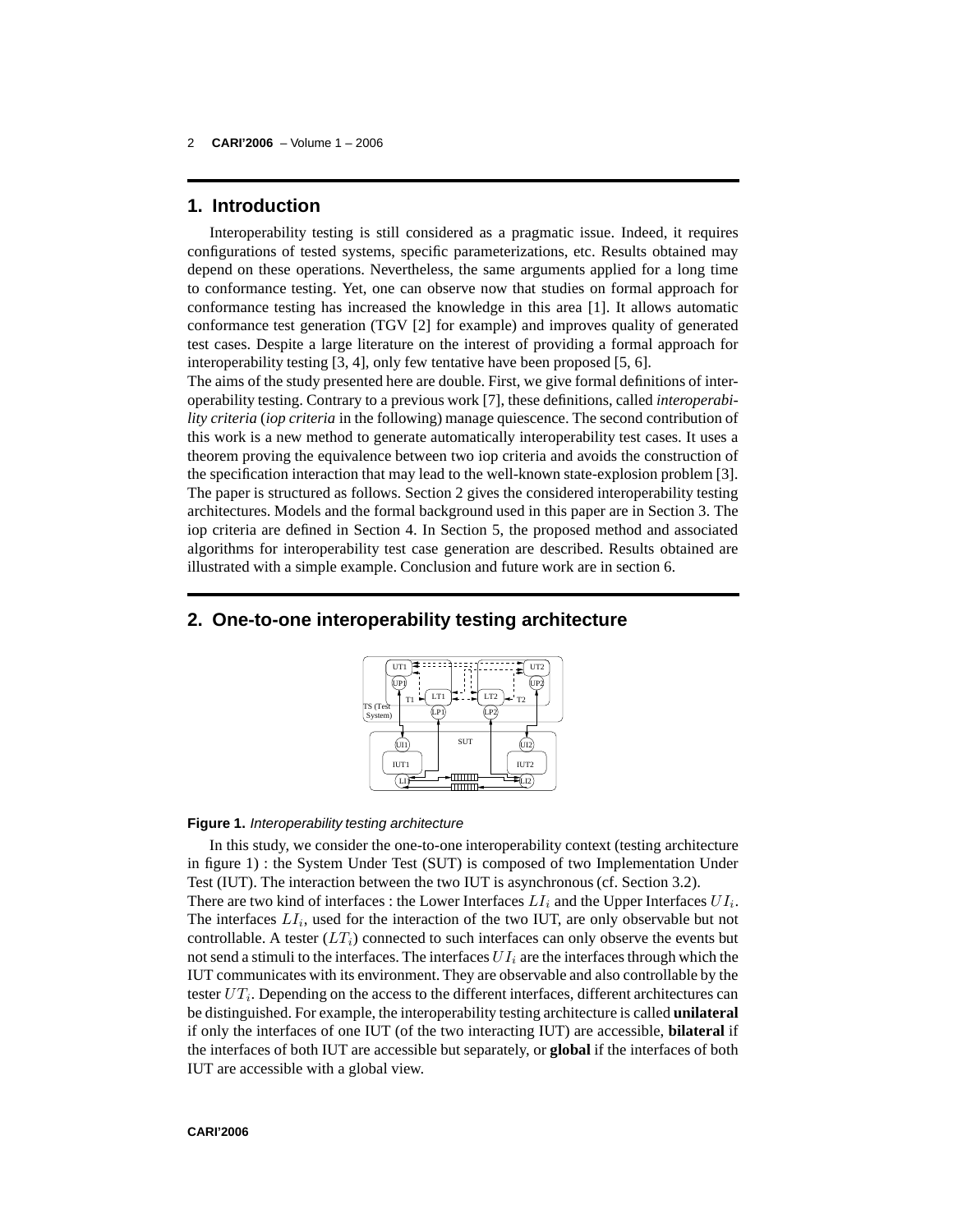## **3. Formal background**

### **3.1. IOLTS model**

The well-known IOLTS (Input-Output Labeled Transition System) model [8] will be used to model specifications and to define interoperability criteria.

**Definition 3.1** An *IOLTS* is a tuple  $M = (Q^M, \Sigma^M, \Delta^M, q_0^M)$  where

•  $Q^M$  *is the set of states of the system and*  $q_0^M \in Q^M$  *is the initial state.* 

• Σ<sup>M</sup> *denotes the set of observable (input and/or output) events on the system interfaces.*

p?m *standsfor an input and* p!m *for an output where* p *is the interface and* m *the message.*  $\bullet \Delta^M \subseteq Q^M \times (\Sigma^M \cup \tau) \times Q^M$  is the transition relation ( $\tau \notin \Sigma^M$  is an internal event).

 $\Sigma^M$  can be decomposed :  $\Sigma^M = \Sigma^M_U \cup \Sigma^M_L$ , where  $\Sigma^M_U$  (resp.  $\Sigma^M_L$ ) is the set of messages exchanged on the upper (resp. lower) interface.  $\Sigma^M$  can also be decomposed to distinguish input  $(\Sigma_I^M)$  and output  $(\Sigma_O^M)$  messages. Let us consider an IOLTS  $M, \sigma \in (\Sigma^M)^*$ ,  $q \in Q^M$ :

•  $\Gamma(q)$  is the *set of observable events* from q, and  $out(q)$  the *set of outputs* from q.

• q after  $\sigma$  is the set of states which can be reached from q by the sequence of actions  $\sigma$ . By extension, all the *states reached from the initial state* of the IOLTS M is  $(q_0^{\text{M}}$  *after*  $\sigma$ ), noted by (M *after*  $\sigma$ ). In the same manner,  $Out(M, \sigma) = out(M$  *after*  $\sigma)$ .

•  $Trace(q)$  is the *set of possible observable traces* from  $q$ .  $Trace(M) = Trace(q_0^M)$ .

• if we consider a link l between two IUT i and j,  $\bar{\mu} = l_i!a$  if  $\mu = l_j?a$  and  $\bar{\mu} = l_i?a$  if  $\mu =$ l<sub>i</sub>!a. For internal events,  $\bar{\tau} = \tau$ .

Three situations lead to quiescence of a system : *deadlock* (a state after which no event is possible), *outputlock* (a state after which only transitions labeled with input exist) and *livelock* (a loop of internal events). Quiescence is modeled by  $\delta$  and treated as an observable output event. The obtained IOLTS is called suspensive IOLTS [1] and noted  $\Delta(M)$ . Figure 2 gives an example of two specifications using the IOLTS model. U?A corresponds to a request from the upper layer of  $S_2$ . Then,  $S_1$  and  $S_2$  may exchange some messages via their lower layer. The resulting response to the request can be either positive (output on the upper interface  $U\cdot R$ ) or negative (output  $U\cdot N$ ). Quiescence is possible and modeled on these specifications (see in states 0 and 3 of  $S_1$ , 0, 3 and 4 of  $S_2$ ).





#### **3.2. Operations : interaction and projection**

Interoperability testing concerns the interaction of two or more implementations. To provide a formal definition of interoperability, we need to model the different interactions.

To calculate the interaction of two IOLTS with quiescence management, we calculate first the suspensive IOLTS  $\Delta(M_1)$  and  $\Delta(M_2)$ , and then we construct the interaction of  $\Delta(M_1)$  and  $\Delta(M_2)$ , using rules of the synchronous interaction [9]. Quiescence is preserved and  $\delta(i)$  (resp.  $\delta$ ) corresponds to quiescence of  $M_i$  (resp. of the two IOLTS).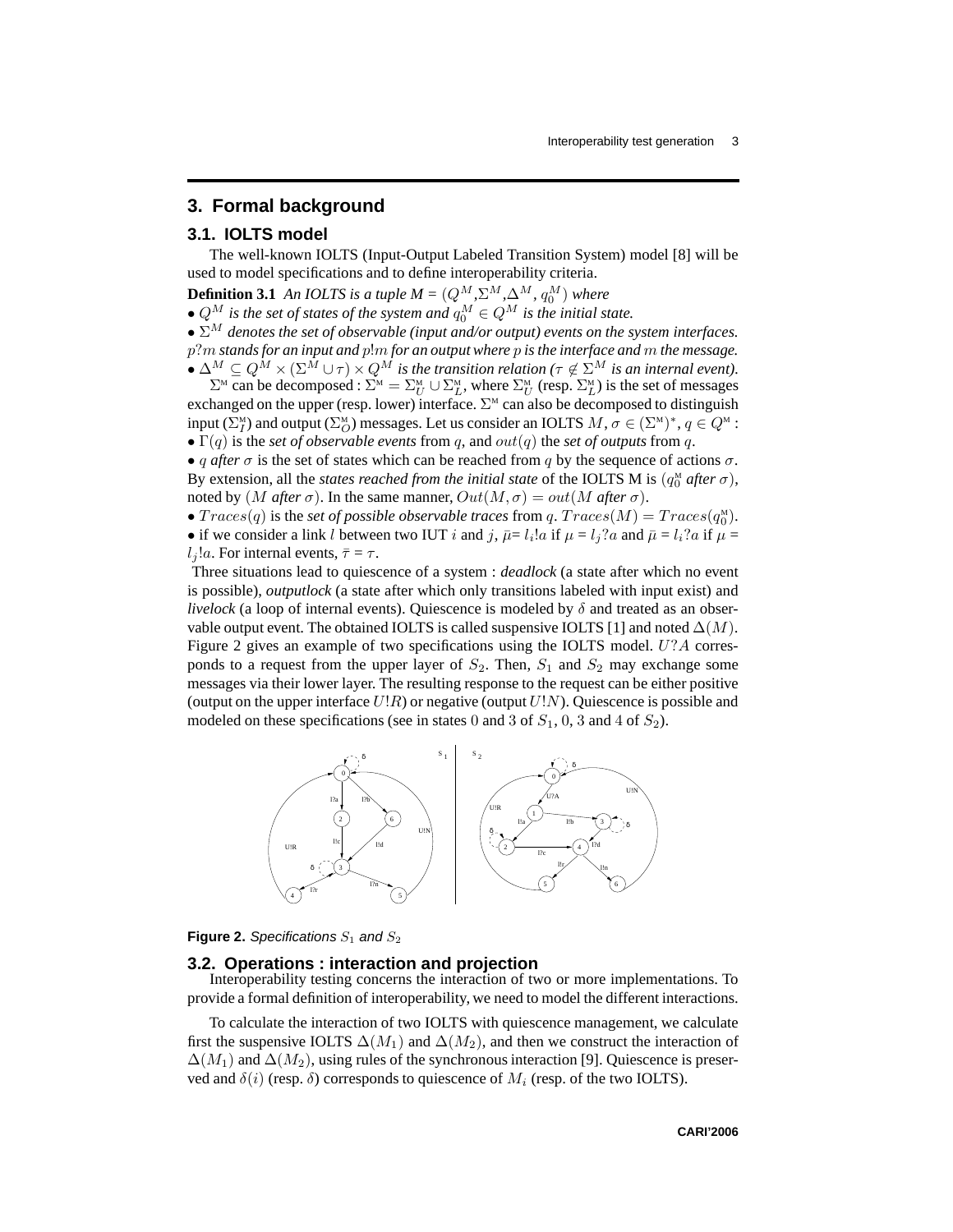#### 4 **CARI'2006** – Volume 1 – 2006

As the interaction between the two IUT is asynchronousin the considered interoperability testing architecture, we also need to model asynchronous interaction. As in [8], we can model the asynchronous environment with FIFO queues. The asynchronous transformation applied to a specification S gives as result the IOLTS  $\mathcal{A}(S)$  representing the behavior of S in an asynchronous environment. As consequence, the **asynchronous interaction** of  $M_1$  and  $M_2$  is the synchronous interaction of  $\mathcal{A}(M_1)$  and  $\mathcal{A}(M_2)$ , noted  $M_1||_{\mathcal{A}}M_2$ .

In interoperability testing, we usually need to observe some specific events of an IUT. The IUT, reduced to the expected messages, can be obtained by a **projection** of the IOLTS representing the whole behavior of the implementation on a set (called  $X$  in the following and used to select the expected events). This is noted by  $M/X$  and is obtained by hiding events (replacing by  $\tau$ -transitions) that do not belong to X, followed by determinization.

#### **3.3. Model of an implementation : iop-input completion**

As usual in the black-box testing context, we need to model implementations, even if their behaviors are unknown. As described in figure 1, the two IUT interact asynchronously and testers are connected to their interfaces. But these testers can not differentiate events received by an IUT from events effectively treated. To model this behavior, we choose to complete any IUT with inputs corresponding to the output alphabet of the other IUT specification. These transitions lead the IOLTS into an error state. It is a deadlock state. On the upper interfaces, the IUT interacts directly with the tester (like in a conformance testing context). Thus, for events on the upper interfaces, the input-completion of the IUT corresponds to the input completion made for conformance testing. In the following, the IUT are considered iop-input completed with quiescence modeled.

## **4. Interoperability criteria**

According to the different possible testing architecture (see Section 2), different notions of interoperability can be used [7]. In this section, we introduce interoperability notions called *interoperability (iop) criteria*. Thanks to quiescence management, these criteria detect more non-interoperability cases than the "interoperability relations" defined in [7]. Moreover, we prove the equivalence between the most commonly used in practice iop criterion  $i_{opG}$  and the so called bilateral iop criterion  $i_{opB}$ . We will describe here the criteria considering events on both kinds of interface.

The **unilateral total iop criterion** says that after a suspensive trace of  $S_1$  observed during the (asynchronous) interaction of the implementations, all outputs and quiescence observed in  $I_1$  are foreseen in  $S_1$ . Formally :  $\forall \sigma_1 \in Traces(\Delta(S_1)), \forall \sigma \in Traces(S_1 \|_{\mathcal{A}} S_2),$  $\sigma/\Sigma^{S_1} = \sigma_1 \Rightarrow Out((I_1||_{\mathcal{A}}I_2)/\Sigma^{S_1}, \sigma_1) \subseteq Out(\Delta(S_1), \sigma_1).$ 

The **bilateral total iop criterion** is verified iff both unilateral total criteria are verified.

**Definition 4.1** (The bilateral iop criterion  $i_{OPB}$ ) Let  $I_1$ ,  $I_2 \in \mathcal{IOLTS}$  two IUT imple*menting respectively*  $S_1$ ,  $S_2 \in \mathcal{IOLTS}$ .  $I_1$   $iop_B I_2 = \Delta$  $\forall \sigma_1 \in Traces(\Delta(S_1)), \forall \sigma \in Traces(S_1 ||_{\mathcal{A}} S_2), \sigma/\Sigma^{S_1} = \sigma_1 \Rightarrow$  $Out((I_1||_{\mathcal{A}}I_2)/\Sigma^{S_1},\sigma_1) \subseteq Out(\Delta(S_1),\sigma_1)$ and  $\forall \sigma_2 \in Traces(\Delta(S_2)), \forall \sigma' \in Traces(S_2||_{\mathcal{A}}S_1), \sigma/\Sigma^{S_2} = \sigma_2 \Rightarrow$  $Out((I_2||_{\mathcal{A}}I_1)/\Sigma^{S_2},\sigma_2) \subseteq Out(\Delta(S_2),\sigma_2).$ 

The **global total iop criterion** says that two implementations are considered interoperable if, after a suspensive trace of the asynchronousinteraction of the specifications, all outputs and quiescence observed during the (asynchronous) interaction of the implementations are foreseen in the specifications.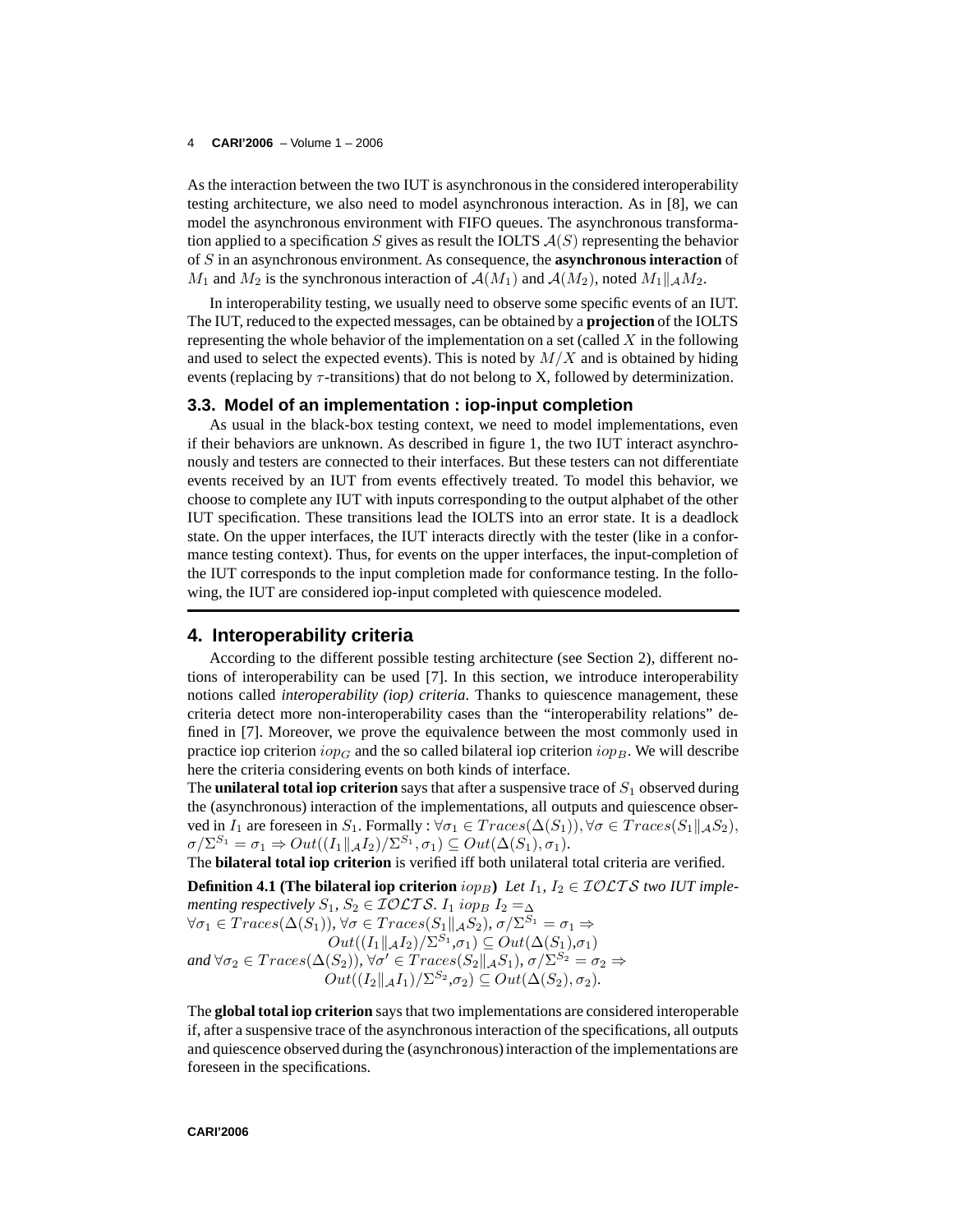**Definition 4.2** (The global iop criterion  $i_{OPG}$ ) Let  $I_1$ ,  $I_2 \in \mathcal{IOLTS}$  *two IUT implementing respectively*  $S_1$ ,  $S_2 \in \mathcal{IOLTS}$ *.* 

 $I_1$  iop<sub>G</sub>  $I_2 = \Delta \ \forall \sigma \in Traces(S_1 \|_{\mathcal{A}} S_2)$ ,  $Out(I_1 \|_{\mathcal{A}} I_2, \sigma) \subseteq Out(S_1 \|_{\mathcal{A}} S_2, \sigma)$ 

Comparisons between iop criteria are developed in [9]. The most important result is the following theorem 4.1 stating that  $i_{opG}$  and  $i_{opB}$  are equivalent. This theorem is proved with help of three intermediate lemmas (where  $M_1$  and  $M_2$  are two IOLTS).

**Theorem 4.1**  $I_1$  iop<sub>G</sub>  $I_2 \Leftrightarrow I_1$  iop<sub>B</sub>  $I_2$ 

**Lemma 4.1** *Let*  $\sigma \in Trace(M_1||_S M_2)$ *,*  $Out(M_1||_\mathcal{A}M_2, \sigma) = Out(\Delta(M_1), \sigma/\Sigma^{M_1}) \cup Out(\Delta(M_2), \sigma/\Sigma^{M_2}).$ 

*Proof*: **1**) Let  $(q_1, q_2) \in [(M_1||_A M_2)after\sigma]$  and  $a \in Out(M_1||_A M_2, \sigma)$ . According to the interaction definition, either  $a \in \Sigma^{M_1} \cup \{\delta, \delta(1)\}\$  (i.e.  $a \in Out(\Delta(M_1), \sigma/\Sigma^{M_1})$ ) or  $a \in \Sigma^{M_2} \cup \{\delta, \delta(2)\}\$  (i.e.  $a \in Out(\Delta(M_2), \sigma/\Sigma^{M_2})$ ).  $\Rightarrow Out(M_1||_{\delta}M_2, \sigma) \subseteq Out(\Delta(M_1), \sigma/\Sigma^{M_1}) \cup Out(\Delta(M_2), \sigma/\Sigma^{M_2}).$ **2)** In the other sense, it is easy to see that :  $Out(M_1||_A M_2, \sigma) \subseteq Out(\Delta(M_1), \sigma/\Sigma^{M_1})$  $\cup Out(\Delta(M_2), \sigma/\Sigma^{M_2}).$   $\diamondsuit$ 

**Lemma 4.2**  $((M_1||_A M_2)/\Sigma^{M_1})||_A((M_2||_A M_1)/\Sigma^{M_2}) = M_1||_A M_2.$ 

*Proof* : **1**) Let  $\sigma_1 \in Trace((M_1||_A M_2)/\Sigma^{M_1})$ ,  $\sigma_2 \in Trace((M_2||_A M_1)/\Sigma^{M_2})$ , and  $\sigma = \sigma_1||_{\mathcal{A}}\sigma_2 \in Traces(((M_1||_{\mathcal{A}}M_2)/\Sigma^{M_1})||_{\mathcal{A}}((M_2||_{\mathcal{A}}M_1)/\Sigma^{M_2}))$ . We have :  $\sigma_1 \in$  $Trace(\Delta(M_1))$  and  $\sigma_2 \in Trace(\Delta(M_2))$ . Thus,  $\sigma = \sigma_1 ||_A \sigma_2 \in Trace(M_1 ||_A M_2)$ . **2)** Let  $\sigma \in Traces(M_1||_A M_2)$  such that  $\sigma = \sigma_1||_A \sigma_2$  with  $\sigma_1 \in Traces(\Delta(M_1))$  and  $\sigma_2 \in Traces(\Delta(M_2))$ . We have  $\sigma_1 = \sigma/\Sigma^{M_1}$  and  $\sigma_2 = \sigma/\Sigma^{M_2}$ . Thus  $\sigma_1 \in Traces((M_1||_\mathcal{A} M_2/\Sigma^{M_1})), \sigma_2 \in Traces((M_2||_\mathcal{A} M_1/\Sigma^{M_2}))$ and  $\sigma = \sigma_1||_{\mathcal{A}}\sigma_2 \in Traces(((M_1||_{\mathcal{A}}M_2)/\Sigma^{M_1})||_{\mathcal{A}}((M_2||_{\mathcal{A}}M_1)/\Sigma^{M_2})).$   $\diamondsuit$ 

**Lemma 4.3** *Let*  $\sigma_1 \in Trace(\Delta(M_1)), \sigma \in Trace(M_1||_A M_2)$  *and*  $\sigma_1 = \sigma/\Sigma^{M_1}$ *.*  $Out((M_1||_\mathcal{A} M_2)/\Sigma^{M_1}, \sigma_1) \subseteq Out(\Delta(M_1), \sigma_1).$ 

*Proof* :  $(M_1\|_\mathcal{A} M_2) / \Sigma^{M_1}$  is an IOLTS composed of events from  $\Sigma^{(M_1\|_\mathcal{A} M_2)}/Sigma^{M_1} \cup$  $\{\delta\} \subset \Sigma^{M_1} \cup \{\delta\}.$ 

*Proof* : (of the theorem 4.1) 1) Let us prove first that  $I_1$  iop<sub>B</sub>  $I_2 \Rightarrow I_1$  iop<sub>G</sub>  $I_2$ . Let  $\sigma \in Traces(S_1 \|_{\mathcal{A}} S_2), \sigma_1 \in Traces(\Delta(S_1))$  such that  $\sigma_1 = \sigma/\Sigma^{S_1}, \sigma_2 \in Traces($  $\Delta(S_2)$ ) such that  $\sigma_2 = \sigma/\Sigma^{S_2}$ . Thus,  $Out((I_1||_{\mathcal{A}}I_2)/\Sigma^{S_1}, \sigma/\Sigma^{S_1}) \subseteq Out(\Delta(S_1), \sigma/\Sigma^{S_1})$ and  $Out((I_2||_{\mathcal{A}}I_1)/\Sigma^{S_2}, \sigma/\Sigma^{S_2}) \subseteq Out(\Delta(S_2), \sigma/\Sigma^{S_2}).$ Using the lemma 4.1,  $Out[((I_1\|_{\mathcal{A}} I_2)/\Sigma^{S_1}\|_{\mathcal{A}} (I_2\|_{\mathcal{A}} I_1)/\Sigma^{S_2}), \sigma] \subseteq Out(S_1\|_{\mathcal{A}} S_2, \sigma).$ With the lemma 4.2,  $Out(I_1||_A I_2, \sigma) \subseteq Out(S_1||_A S_2, \sigma)$ . That means  $I_1$  iop<sub>G</sub>  $I_2$ . 2) Let us prove now that  $I_1$  iop<sub>G</sub>  $I_2 \Rightarrow I_1$  iop<sub>B</sub>  $I_2$ . Let  $I_1$ ,  $I_2$ ,  $S_1$ ,  $S_2$  such that  $I_1$   $i$   $op_G I_2$ . Let  $\sigma_1 \in Traces(\Delta(S_1))$  such that  $\sigma_1 = \sigma/\Sigma^{S_1}$ with  $\sigma \in Traces(S_1||_{\mathcal{A}}S_2)$ . Using the definition of  $I_1$  iop<sub>G</sub>  $I_2$ , we have :  $Out(I_1||_{\mathcal{A}}I_2, \sigma) \subseteq$  $Out(S_1 \|_{A}S_2, \sigma)$ . Projecting this inclusion on  $\Sigma^{S_1}$  gives  $Out((I_1||_{\mathcal{A}}I_2)/\Sigma^{S_1}, \sigma_1) \subseteq Out((S_1||_{\mathcal{A}}S_2)/\Sigma^{S_1}, \sigma_1)$ Using the lemma 4.3,  $Out((I_1||_A I_2)/\Sigma^{S_1}, \sigma_1) \subseteq Out(\Delta(S_1), \sigma_1)$ . And using the fact that  $i$ o $p_G$  is symmetrical, we have also  $I_1$   $i$ o $p_G$   $I_2 \Rightarrow Out((I_2\|_{\mathcal{A}} I_1)/\Sigma^{S_2}, \sigma_2) \subseteq Out(\Delta(S_2),$  $\sigma_2$ ). That means  $I_1$  iop<sub>G</sub>  $I_2 \Rightarrow I_1$  iop<sub>B</sub>  $I_2$ .  $\diamondsuit$ 

**CARI'2006**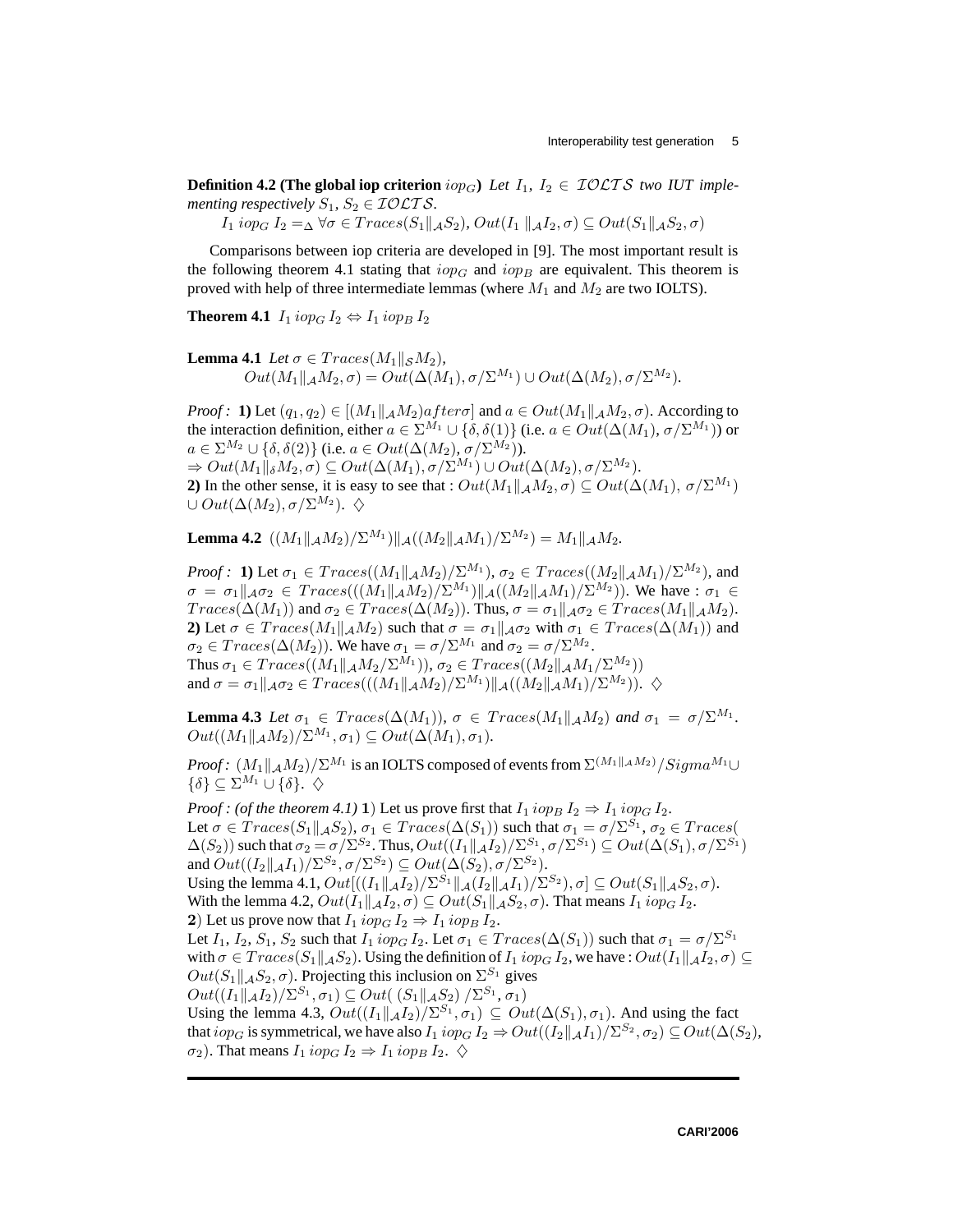6 **CARI'2006** – Volume 1 – 2006

# **5. Interoperability test generation**

#### **5.1. Interoperability test generation : some generalities**

The goal of an interoperability test generation algorithm is to generate interoperability Test Cases  $(T C)$  that can be executable on the SUT composed of the interacting IUT. Data used to generate test cases are the specifications and a test purpose. A test purpose TP is a particular property to be tested. It is defined with an incomplete sequence of actions that have to be observed or sent to the SUT. It supposes that any sequences of actions foreseen in the specification may occur between two consecutive actions of a test purpose.

In the tester point of view, two kinds of events are possible during conformance tests : sending a stimuli to the IUT or receiving an input. In interoperability testing, these events are possible only on the upper interfaces of the IUT. The main difference is that it is also possible to observe messages exchanged on the lower interfaces.

An iop test case  $TC$  will be represented by an extended IOLTS called T-IOLTS (Testing-IOLTS). A T-IOLTS TC is defined by  $TC = (Q^{TC}, \Sigma^{TC}, \Delta^{TC}, q_0^{TC})$ . {PASS, FAIL,  $INC$ }  $\subseteq$   $Q^{TC}$  are trap states representing interoperability verdicts.  $\Sigma^{TC} \subseteq \{\mu | \bar{\mu} \in$  $\Sigma_U^{S_1} \cup \Sigma_U^{S_2}$   $\} \cup \{?(\mu) | \mu \in \Sigma_L^{S_1} \cup \Sigma_L^{S_2} \}$ .  $?(\mu)$  denotes the observation of the message  $\mu$  on a lower interface.  $\Delta^{TC}$  is the transition function. The execution of an iop test case  $TC$  on  $SUT(I_1||_A I_2)$  gives a verdict : verdict(TC, SUT)  $\in \{PASS, FAIL, INC\}$ . The iop verdict PASS means that no interoperability error was detected, FAIL means that the iop criterion is not verified, and INC (for Inconclusive) that the behavior of the SUT seems valid but it is not the purpose of the test case.

In the classical approach based on a criteria like  $i_{\text{op}_G}$  (see figure 3(a)), the test generation algorithm begins with the construction of the asynchronous interaction  $S_1 \parallel_A S_2$ . Then  $S_1 \parallel_A S_2$  is composed with the TP. The consistency of TP is checked in parallel and TC is generated. Yet, the construction of  $S_1 \parallel A S_2$  can cause the well-known state-space explosion, as building  $S_1 \parallel_A S_2$  is exponential in the number of states of  $S_1$  and  $S_2$ and the FIFO queues size. Thus, interoperability test generation based on the global iop criterion may be impossible even for small specifications.



**Figure 3.** Approaches for interoperability test generation

#### **5.2. Method based on the bilateral iop criterion**  $i_{OPB}$

The equivalence of  $i_{opB}$  and  $i_{opC}$  (cf. theorem 4.1) suggests to study a method for iop test case generation based on  $iop_B$ . Let us consider an iop test purpose  $TP$ . The idea is to derive "unilateral test purposes"  $TP_{S_i}$  from  $TP$ . Each  $TP_{S_i}$  contains only events of  $S_i$  and represents  $TP$  in the point of view of  $S_i$ . The second step is to use a conformance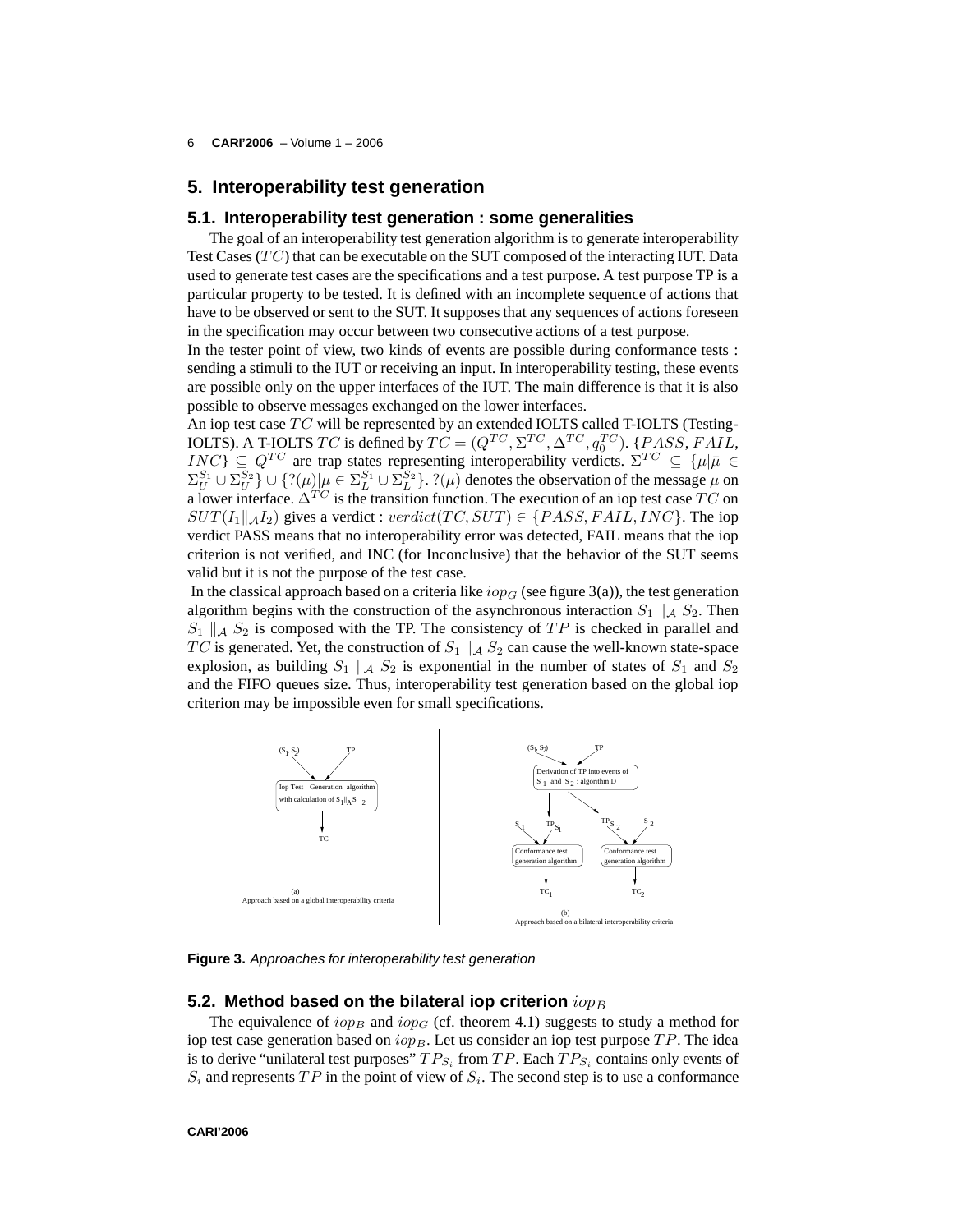test generation tool F such that  $\mathcal{F}: (S_1, TP_{S_1}) \to TC_1$  and  $\mathcal{F}: (S_2, TP_{S_2}) \to TC_2$ . According to the theorem 4.1, verdict(TC, I<sub>1</sub>  $\parallel$  A I<sub>2</sub>) = verdict(TC<sub>1</sub>, I<sub>1</sub>  $\parallel$  A I<sub>2</sub>)  $\land$ verdict( $TC_2$ ,  $I_1 \parallel_A I_2$ ). The rules for the combination of these verdicts to obtain the final  $iop_B$  verdict are :  $PASS \wedge PASS = PASS$ ,  $PASS \wedge INC = INC$ ,  $INC \wedge INC =$  $INC$ , and  $FAIL \wedge (FAIL \vee INC \vee PASS) = FAIL$ .

**1-** The first step of the algorithm consists in deriving  $TP_{S_1}$  and  $TP_{S_2}$  from  $TP$ . Indeed, for  $TP = \mu_1...\mu_{n-1}$ , any traces foreseen in the specifications may occur to consecutive actions  $\mu_i$  and  $\mu_{i+1}$ . The way to derive  $TP_{S_1}$  and  $TP_{S_2}$  from  $TP$  is described in the following algorithm (see figure 4). If all the events described in  $TP$  are on the lower interfaces, the algorithm is very simple. If  $TP$  contains an event  $\mu_i$  on the upper interfaces, this algorithm finds a path between  $\mu_{i-1}$  (or  $\bar{\mu}_{i-1}$ ) and  $\mu_i$  in the interacting specification.

In figure 4, for a trace  $\sigma$  and an event a : remove last event( $\sigma$ .a)= $\sigma$ , last event( $\sigma$ )=  $\epsilon$  if  $\sigma = \epsilon$  and *last*  $event(\sigma) = a$  if  $\sigma = \sigma_1.a$ . The *error* function returns the error and exits the algorithm.

**Input :**  $TP$  : test purpose,  $S_1$ ,  $S_2$  **; Output :**  $\{TP_{S_i}\}_{i=1,2}$  **; Invariant :**  $S_k = S_{3-i}$  (\*  $S_k$  is the other specification \*);  $TP = \mu_1...\mu_n$ **Initialization :**  $\mu_0 = \epsilon$ ;  $TP_{S_i} = \epsilon$ ; **for** (**j**=0; $j \le n$ ;**j**++) **do if**  $(\mu_j \in \Sigma^{S_i})$  **then**  $TP_{S_i} = TP_{S_i}$ .  $\mu_j$  (\* just add \*) **if**  $(\mu_j \in \Sigma_{\underline{L}}^{S_k})$  **then**  $TP_{S_i} = TP_{S_i}.\bar{\mu_j}$  (\* just add the mirror \*) **if**  $(\mu_j \in \Sigma^{S_k}_U \cup {\{\tau\}})$  $\sigma_1 := TP_{S_i}$ ;  $a_l$  =last\_event( $\sigma_1$ ) **while**  $a_l \in \sum_{U}^{S_k} \cup \{\tau\}$  **do**  $\sigma_1$ =remove\_last\_event( $\sigma_1$ )  $a_{l-1}$  =last\_event( $\sigma_1$ ) (\*  $a_{l-1}$  is the last event added to  $TP_{S_i}$  and **end** a mirror event  $\overline{a}_{l-1}$  may exist in  $S_k$  \*)  $M_{S_k} = \{q \in Q^{S_k} \text{ such that } q \stackrel{\bar{a}_{l-1}}{\rightarrow} \text{ and } \sigma = \bar{a}_{l-1}.\omega.\mu_j \in Trace(q)\}\$ **if**  $(\forall q \in M_{S_k}, q \nightharpoonup)$  **then** error(TP not valid : no path to  $\mu_i$ ) **while** (e=last\_event( $\omega$ )  $\notin \sum_{L}^{S_k} \cup {\epsilon}$ ) **do**  $\omega$ =remove\_last\_event( $\omega$ ) **end if** (e  $\in \Sigma_L^{S_k}$ ) **then**  $TP_{S_i} = TP_{S_i}.\bar{e}$ **else** error(TP not valid :  $\mu_j \notin \Sigma^{S_1} \cup \Sigma^{S_2}$ )

## **Figure 4.** Algorithm to derive  $TP_{S_i}$  from  $TP$

**2-** The second step of the proposed method consists in using conformance test generation tool to derive two unilateral iop test cases  $TC_1$  and  $TC_2$  (see figure 3(b)). The obtained test cases are modified in order to take into account the observation of both output and input events in interoperability testing. For example,  $\ell!m$  (resp.  $\ell?m$ ) will be replaced by  $\mathcal{P}(l?m)$  (resp.  $\mathcal{P}(l!m)$ ). This means that the unilateral interoperability tester observes that a message  $m$  is received from (resp. sent to) the other IUT on the lower interface l.

**Remark :** the first step of the method proposed here (cf. figure 3(b)) is linear in the maximum size of specifications. Indeed, it is a simple path search algorithm. The second step is also linear in complexity, at least when using TGV [2]. Thus, it costs less than calculating  $S_1||_A S_2$  with the classical method based on a global iop criterion.

## **5.3. Applying the method to an example**

Let us consider the two specifications  $S_1$  and  $S_2$  of figure 2 and the interoperability test purpose  $TP = 11$ ? $a.U2!N$ . This test purpose is interesting because it contains